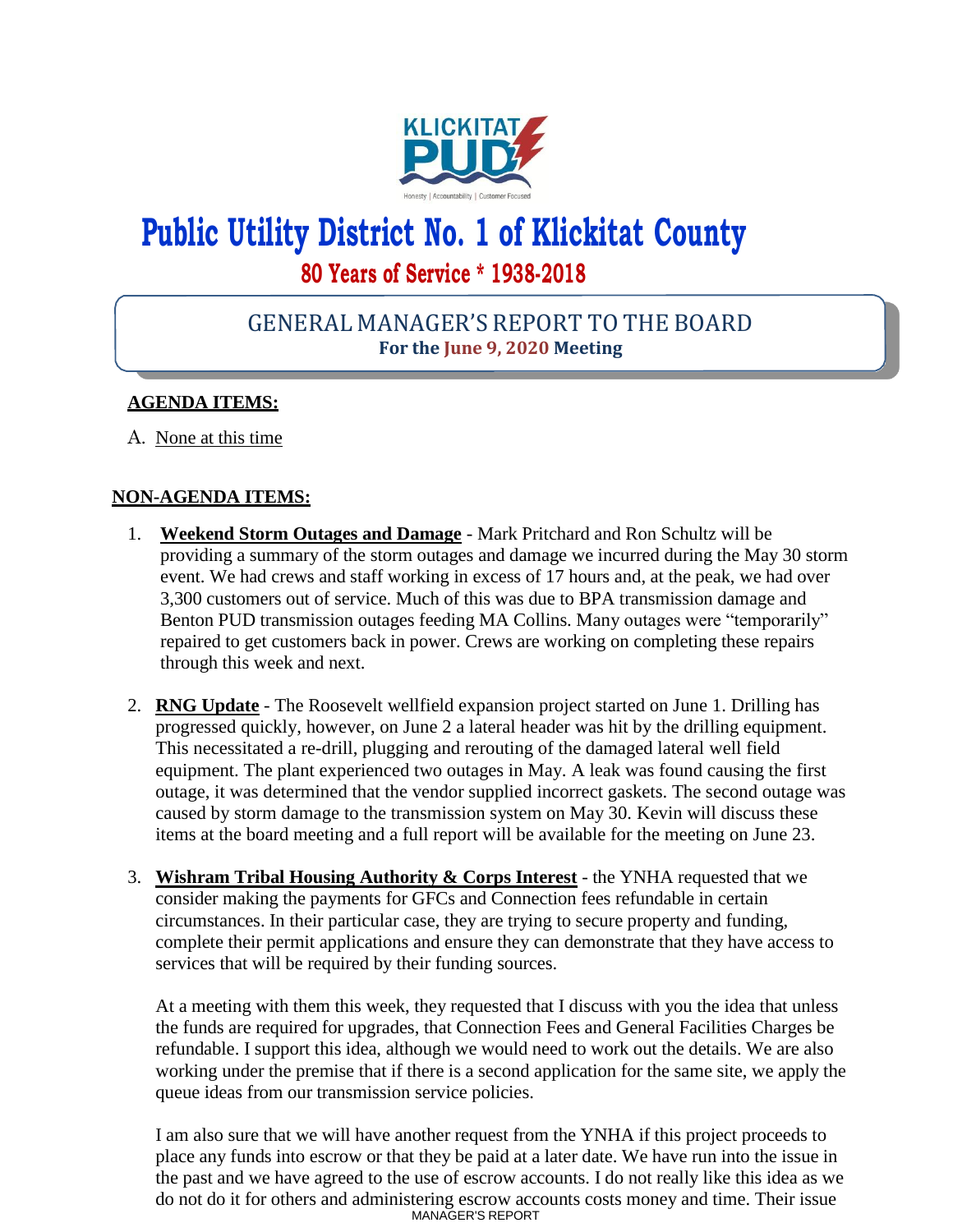is that funding sources for tribal developments usually do not flow until after the project starts and we required the funds up front.

4. **WPUDA Support for Concerns about the Governor's Proclamations** - A special meeting of the Board of Directors has been called by President Liz Green for **Friday, June 12, at 9:00 a.m**. The Board meeting will be held virtually via Zoom. The purpose of this meeting is to discuss the extension and addition to the Governor's Proclamation 20-23.

This proclamation prohibits utilities from disconnecting any residential customers due to nonpayment (except at the request of the customer); refusing to reconnect any residential customer who has been disconnected due to nonpayment; and charging fees for late repayment or reconnection of these services. The proclamation now requires every utility providing energy, telecommunications, and water services in Washington State to develop COVID-19 Customer Support Programs. My understanding is that there are also requests from various special interest groups that these types of rules be made permanent. WPUDA is on top of that and we have Dave Warren plugged in for KPUD specifically.

I would like to confirm that Commissioner Miller will be on the call.

5. **Strategic Planning Schedule** - Gwyn and I are meeting with Therese Hampton on June 17 to flesh out the agenda and process. We are planning to have a strategic planning session with you and all of the related managers on August 27. We are thinking this will be a 5 hour meeting with lunch. We will follow that up with a staff meeting to develop the strategies and goals necessary to implement the plan. As in the past, there will be incremental changes in the structure of our plan. Here is the tentative layout for the objectives of the first session with you.

Strategic Session, August 27, 2020:

- 1. Review Mission, Vision, Values
	- a. They are long-term and should not change very often or very much
- 2. Develop Strategic Goals
	- a. They should guide our path to achieving Mission and Vision
	- b. Should be based on our Values
- 3. Develop Strategies
	- a. They set our guiding principles that define how we work to accomplish the strategic goals
	- b. Staff will use these to develop departmental goals to work towards our strategic plan

Staff Follow-Up Session, September 10:

- 1. Develop tactics/tasks that are the actions we take to implement the strategies
	- a. These become departmental goals
	- b. The sum of the department goals are our organizational goals. These are action related and are NOT our strategic goals.
- 2. Develop Metrics
	- a. Measure performance and provide the feedback to adjust work to work towards strategies
- 6. **Northwest Surplus Capacity Forecast** I noted a very good summary that was presented

#### MANAGER'S REPORT